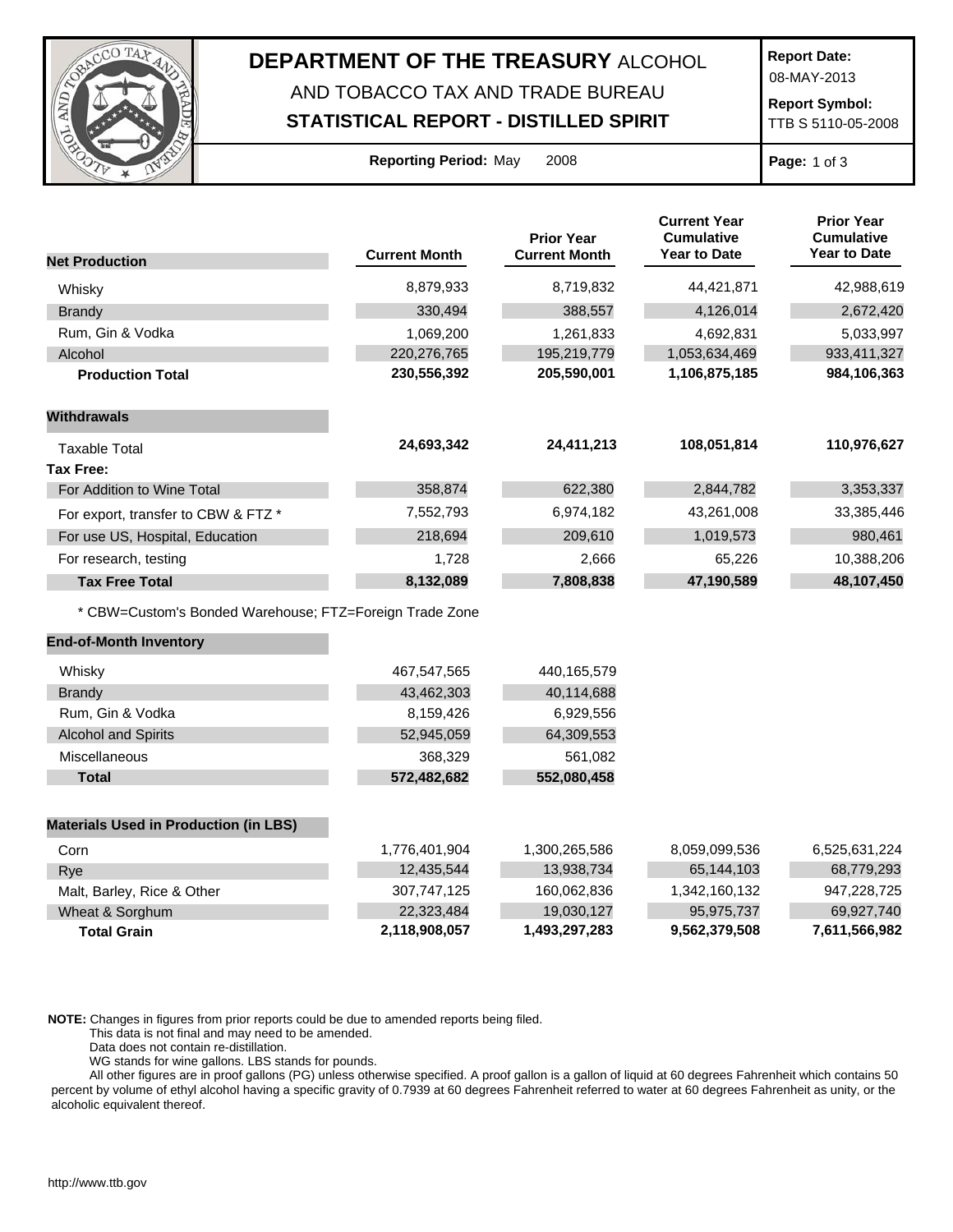## **STATISTICAL REPORT - DISTILLED SPIRIT** TTB S 5110-05-2008 **Page: 2 of 3**

| <b>Bottled For Domestic Use (in WG)</b>         | <b>Current Month</b> | <b>Prior Year</b><br><b>Current Month</b> | <b>Current Year</b><br><b>Cumulative</b><br><b>Year to Date</b> | <b>Prior Year</b><br><b>Cumulative</b><br><b>Year to Date</b> |
|-------------------------------------------------|----------------------|-------------------------------------------|-----------------------------------------------------------------|---------------------------------------------------------------|
| Whisky                                          | 5,492,345            | 4,988,020                                 | 28,951,877                                                      | 27,801,226                                                    |
| <b>Brandy</b>                                   | 1,297,373            | 1,252,195                                 | 6,736,854                                                       | 6,089,638                                                     |
| Imported Rum: Puerto Rican                      | 3,045,006            | 3,422,770                                 | 13,705,342                                                      | 14,386,863                                                    |
| Virgin Islands                                  | 676,035              | 778,441                                   | 3,383,956                                                       | 3,093,195                                                     |
| Others                                          | 326,563              | 393,586                                   | 1,364,526                                                       | 1,732,535                                                     |
| Gin                                             | 1,333,581            | 1,665,995                                 | 6,935,972                                                       | 7,368,981                                                     |
| Vodka                                           | 6,790,962            | 9,476,160                                 | 38,996,698                                                      | 38,280,247                                                    |
| Cordials                                        | 6,077,148            | 5,773,852                                 | 22,241,325                                                      | 24,926,605                                                    |
| Cocktails                                       | 908,874              | 430,679                                   | 2,911,864                                                       | 2,363,614                                                     |
| Tequila                                         | 1,851,484            | 2,507,078                                 | 7,693,737                                                       | 7,954,770                                                     |
| Alcohol, Neutral Spirits & Miscellaneous        | 587,459              | 848,125                                   | 2,516,364                                                       | 4,391,422                                                     |
| <b>Non-Whisky Total</b>                         | 22,894,485           | 26,548,881                                | 106,486,638                                                     | 110,587,870                                                   |
| <b>Total Whisky &amp; Non-Whisky</b>            | 28,386,830           | 31,536,901                                | 135,438,515                                                     | 138,389,096                                                   |
| <b>Bottled in Bond for Domestic Use (in WG)</b> |                      |                                           |                                                                 |                                                               |
| Total                                           | 13,378               | 17,683                                    | 95,324                                                          | 146,336                                                       |
| <b>Bottled for Export (in WG)</b>               |                      |                                           |                                                                 |                                                               |
| Whisky                                          | 1,929,763            | 1,753,367                                 | 8,603,923                                                       | 8,317,706                                                     |
| Brandy, Cordials, Cocktails & Miscellaneous     | 532,850              | 117,431                                   | 1,204,437                                                       | 642,992                                                       |
| Rum, Gin, Vodka, Tequila & Alcohol              | 167,720              | 150,660                                   | 930,751                                                         | 804,930                                                       |
| <b>Total</b>                                    | 2,630,333            | 2,021,458                                 | 10,739,111                                                      | 9,765,628                                                     |
| <b>Grand Total</b>                              | 31,030,541           | 33,576,042                                | 146,272,950                                                     | 148,301,060                                                   |
| <b>Spirits Dumped to Processing</b>             |                      |                                           |                                                                 |                                                               |
| Alcohol and Neutral Spirits                     | 8,451,421            | 8,248,441                                 | 39,866,319                                                      | 38,868,275                                                    |
| Imported Whisky                                 | 2,011,200            | 2,140,552                                 | 10,850,926                                                      | 9,667,730                                                     |
| Domestic Whisky                                 | 4,864,879            | 4,740,966                                 | 24,605,782                                                      | 24,953,336                                                    |
| <b>Brandy</b>                                   | 1,490,870            | 1,239,592                                 | 6,567,601                                                       | 6,367,904                                                     |
| Imported Rum: Puerto Rican                      | 2,065,191            | 2,337,477                                 | 10,360,226                                                      | 10,770,017                                                    |
| Virgin Islands                                  | 641,669              | 702,979                                   | 2,985,139                                                       | 2,775,915                                                     |
| <b>Others</b>                                   | 476,859              | 377,094                                   | 1,606,555                                                       | 1,438,743                                                     |
| Gin                                             | 1,512,378            | 1,699,959                                 | 7,170,017                                                       | 5,800,753                                                     |
| Vodka                                           | 964,546              | 1,659,404                                 | 3,745,280                                                       | 4,579,128                                                     |
| Cordials, Cocktails & Miscellaneous             | 475,813              | 817,641                                   | 2,866,315                                                       | 3,461,332                                                     |
| Tequila                                         | 1,598,472            | 1,965,059                                 | 7,079,880                                                       | 8,039,400                                                     |
| <b>Total</b>                                    | 24,553,298           | 25,929,164                                | 117,704,040                                                     | 116,722,533                                                   |
| <b>Other Ingredients Mixed with Spirits</b>     |                      |                                           |                                                                 |                                                               |
| Wine                                            | 1,005,223            | 489,529                                   | 5,166,060                                                       | 4,618,963                                                     |
| <b>Alcohol Flavoring Materials</b>              | 289,065              | 279,928                                   | 1,361,591                                                       | 1,252,665                                                     |

**NOTE:** Changes in figures from prior reports could be due to amended reports being filed.

This data is not final and may need to be amended.

Data does not contain re-distillation.

WG stands for wine gallons. LBS stands for pounds.

All other figures are in proof gallons (PG) unless otherwise specified. A proof gallon is a gallon of liquid at 60 degrees Fahrenheit which contains 50 percent by volume of ethyl alcohol having a specific gravity of 0.7939 at 60 degrees Fahrenheit referred to water at 60 degrees Fahrenheit as unity, or the alcoholic equivalent thereof.